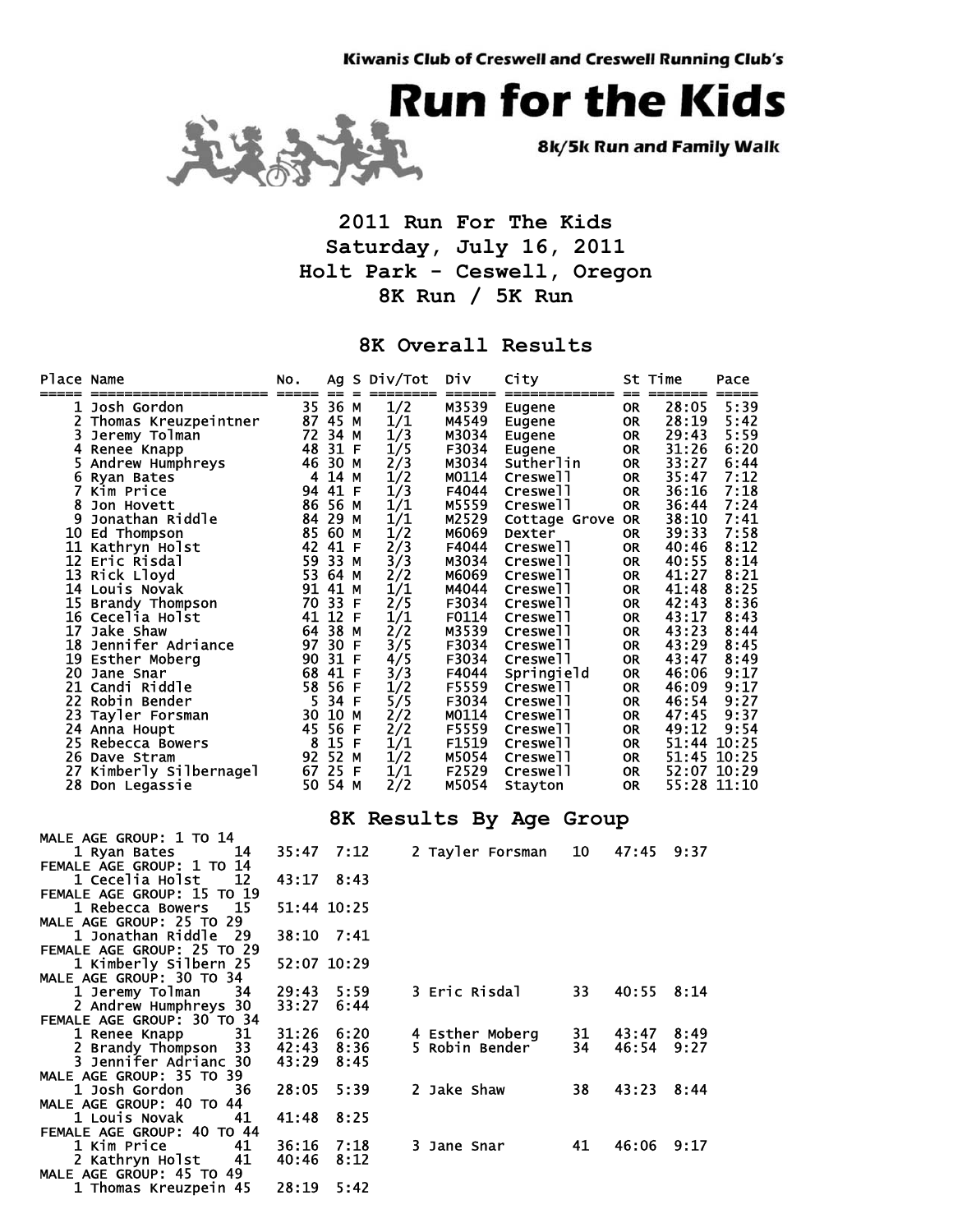| MALE AGE GROUP: 50 TO 54   |               |             |                               |     |               |  |
|----------------------------|---------------|-------------|-------------------------------|-----|---------------|--|
| 52<br>1 Dave Stram         |               | 51:45 10:25 | 2 Don Legassie 54 55:28 11:10 |     |               |  |
| MALE AGE GROUP: 55 TO 59   |               |             |                               |     |               |  |
| 1 Jon Hovett 56 36:44 7:24 |               |             |                               |     |               |  |
| FEMALE AGE GROUP: 55 TO 59 |               |             |                               |     |               |  |
| 1 Candi Riddle             | 56 46:09 9:17 |             | 2 Anna Houpt                  |     | 56 49:12 9:54 |  |
| MALE AGE GROUP: 60 TO 69   |               |             |                               |     |               |  |
| <b>1 Ed Thompson</b><br>60 | 39:33 7:58    |             | 2 Rick Lloyd                  | -64 | 41:27 8:21    |  |
|                            |               |             |                               |     |               |  |

## **5K Overall Results**

| Place Name | --------------------                     | NO.<br>=== == |                    | $=$      | Ag S Div/Tot                | Div<br>======  | City<br>==============        | $=$                    | St Time<br>===== | Pace<br>$=$                |
|------------|------------------------------------------|---------------|--------------------|----------|-----------------------------|----------------|-------------------------------|------------------------|------------------|----------------------------|
|            | 1 Brad Ferner                            | 27            | 17 M               |          | 1/4                         | M1519          | Roseburg                      | <b>OR</b>              | 16:53            | 5:26                       |
| 2          | Michael Bennett                          |               | 6 19 M             |          | 2/4                         | M1519          | Springfield                   | <b>OR</b>              | 17:01            | 5:29                       |
| 3          | Devin Ferner                             |               | 28 15 M            |          | 3/4                         | M1519          | Roseburg                      | <b>OR</b>              | 18:43            | 6:02                       |
| 4          | David D. Elliott                         |               | 23 39 M            |          | 1/3                         | M3539          | Springfield                   | <b>OR</b>              | 19:12            | 6:11                       |
| 5          | Austin Baker                             |               | 2 18 M             |          | 4/4                         | M1519          | Roseburg                      | <b>OR</b>              | 19:33            | 6:18                       |
| 6          | Randy Hilliard                           |               | $37\overline{51}$  | M        | 1/2                         | M5054          | Eugene                        | <b>OR</b>              | 19:40            | 6:20                       |
| 7          | Charlie Solomon                          | 78 48         |                    | -F       | 1/2                         | F4549          | Junction City OR              |                        | 19:57            | 6:26                       |
|            | 8 Caitlin Goodman                        |               | 34 20              | - F      | $\overline{1}/\overline{5}$ | F2024          | Eugene                        | <b>OR</b>              | 20:04            | 6:28                       |
| 9          | David J. Elliott                         |               | 22 66              | M        | 1/2                         | M6069          | Creswell                      | <b>OR</b>              | 20:38            | 6:39                       |
| 10         | John Hall                                |               | 89 54 M            |          | 2/2                         | M5054          | Eugene                        | <b>OR</b>              | 21:10            | 6:49                       |
|            | 11 Robert Carey                          | - 9           | - 56               | м        | 1/2                         | M5559          | Eugene                        | <b>OR</b>              | 21:25            | 6:54                       |
|            | 12 K D Solomon                           | 79 18         |                    | -F       | $\overline{1}/\overline{3}$ | F1519          | Junction City OR              |                        | 22:03            | 7:06                       |
| 13         | Hope Powell                              | 57 12 F       |                    |          | 1/9                         | F0114          | Creswell                      | <b>OR</b>              | 23:24            | 7:32                       |
|            | 14 Michelle Eilliot-Benn                 | 21 41 F       |                    |          | 1/6                         | F4044          | Springfield                   | <b>OR</b>              | 23:41            | 7:38                       |
|            | 15 Alex Barnes                           |               | $3 \quad 16$       | -F       | 2/3                         | F1519          | Roseburg<br>Creswell          | <b>OR</b>              | 24:41            | 7:57                       |
|            | 16 Dayvid Naidu                          |               | 98 14 M            |          | 1/6                         | M0114          |                               | <b>OR</b>              | 24:55            | 8:02                       |
| 17         | Michael Trenholm                         | 74 35         |                    | м        | 2/3                         | M3539          | Creswell                      | <b>OR</b>              | 25:40            | 8:16                       |
|            | 18 Amanda Zicchino<br>19 Jennifer Horton | 44 28         | 77 27              | F        | 1/4<br>2/4                  | F2529<br>F2529 | Eugene                        | <b>OR</b>              | 26:17<br>26:34   | 8:28<br>8:33               |
|            | 20 Rich Montour                          |               | 54 32              | -F       | 1/2                         | M3034          | Springfield<br><b>Oakland</b> | <b>OR</b>              | 27:19            | 8:48                       |
|            | 21 Tori Bennett                          |               | 7 14               | M<br>- F | 2/9                         | F0114          |                               | <b>OR</b>              | 28:03            | 9:02                       |
| 22         | Aly Tolman                               | 71            | 9                  | F        | 3/9                         | F0114          | Springfield                   | <b>OR</b><br><b>OR</b> | 28:45            | 9:16                       |
| 23         |                                          | 73            | 34 F               |          | 1/4                         | F3034          | Eugene                        | <b>OR</b>              | 28:50            | 9:17                       |
|            | Kristy Tolman<br>24 Megan Collins        |               | 14 30              | -F       | 2/4                         | F3034          | Eugene<br>Springfield         | <b>OR</b>              | 28:59            | 9:20                       |
|            | 25 Barbara Sears                         |               | 63 38              | - F      | 1/2                         | F3539          | Creswell                      | <b>OR</b>              | 29:12            | 9:24                       |
|            | 26 Diven Naidu                           |               | 99 10              | м        | 2/6                         | M0114          | Creswell                      | <b>OR</b>              | 30:05            | 9:41                       |
|            | 27 Lacey Risdal                          | 88 33         |                    | - F      | 3/4                         | F3034          | Creswell                      | <b>OR</b>              | 30:14            | 9:44                       |
| 28         |                                          | 80 08         |                    | M        | 3/6                         | M0114          |                               | <b>OR</b>              | 30:38            | 9:52                       |
| 29         | Caleb Lewellyn<br>Big Momma              |               | 81 41 F            |          | 2/6                         | F4044          | Euegne<br>Euegne              | <b>OR</b>              | 30:39            | 9:52                       |
| 30         | Darcy Gadach                             |               | 33 24 F            |          | 2/5                         | F2024          | Eugene                        | <b>OR</b>              | 30:57            | 9:58                       |
|            | 31 Kate Chausse                          |               | 11 22              | - F      | $\overline{3}/\overline{5}$ | F2024          | Eugene                        | <b>OR</b>              | 30:59            | 9:59                       |
| 32         | Rachel Mosley                            |               | 82 24 F            |          | 4/5                         | F2024          | Springfield                   | <b>OR</b>              | 32:36            | 10:30                      |
| 33         | Ellen Fields                             | 83            | 19 F               |          | 3/3                         | F1519          | Eugene                        | <b>OR</b>              |                  | 32:37 10:30                |
| 34         | Bryson Forsman                           | 29            | 8                  | M        | 4/6                         | M0114          | Creswell                      | <b>OR</b>              |                  | 32:54 10:36                |
| 35         | Jamie Fox                                | 32            | 14 F               |          | 4/9                         | F0114          | Creswell                      | <b>OR</b>              |                  | 33:03 10:39                |
| 36         | Wallace Cassel                           | 10 75         |                    | м        | 1/1                         | M7079          | Eugene                        | <b>OR</b>              |                  | 33:04 10:39                |
| 37         | Lyn Cole                                 | 13            | 74 F               |          | 1/3                         | F7079          | Creswell                      | <b>OR</b>              |                  | 33:43 10:51                |
| 38         | Aleesha Fox                              |               | 31 10              | F        | 5/9                         | F0114          | Creswell                      | <b>OR</b>              | 35:17 11:22      |                            |
| 39         | David Naidu                              | 101 32        |                    | м        | 2/2                         | M3034          | Creswell                      | <b>OR</b>              |                  | 35:43 11:30                |
|            | 40 Dru Naidu                             | 100 12        |                    | м        | 5/6                         | M0114          | Creswell                      | <b>OR</b>              |                  | 35:44 11:30                |
|            | 41 Jordan Davis                          |               | 96 12              | м        | 6/6                         | M0114          | Creswell                      | <b>OR</b>              |                  | 36:31 11:45                |
|            | 42 Stacy Davis                           |               | 95 36              | -F       | 2/2                         | F3539          | Creswell                      | <b>OR</b>              |                  | 36:39 11:48                |
|            | 43 Tracy Tessler                         |               | 69 45              | -F       | 2/2                         | F4549          | Eugene                        | <b>OR</b>              | 39:58 12:52      |                            |
|            | 44 Ricardo Holman                        | 40 41         |                    | м        | 1/1                         | M4044          | Pleasant Hill                 | <b>OR</b>              | 40:27 13:02      |                            |
|            | 45 Kathleen Holman                       |               | 39 40              | F        | 3/6                         | F4044          | Pleasant Hill                 | <b>OR</b>              | 40:32 13:03      |                            |
|            | 46 Dorothy Shoop                         |               | 65 79              | F        | 2/3                         | F7079          | Creswell                      | <b>OR</b>              | 40:34 13:04      |                            |
|            | 47 Tom Faust                             | 26            | 62                 | М        | 2/2                         | M6069          | Creswell                      | <b>OR</b>              | 40:46 13:08      |                            |
|            | 48 Sarah Trnholm                         | 75 33         |                    | F        | 4/4                         | F3034          | Creswell                      | <b>OR</b>              |                  | $40:50$ 13:09              |
|            | 49 Hannah Edwards                        |               | 17 10 F            |          | 6/9                         | F0114          | Creswell                      | <b>OR</b>              |                  | 42:17 13:37                |
|            | 50 Rob Edwards                           |               | 20 45 M            |          | 1/1                         | M4549          | Creswell                      | 0R                     | 42:18 13:37      |                            |
|            | 51 Jack Robertson                        |               | 61 84 M            |          | 1/2                         | M8099          | Creswell                      | 0R                     |                  | 45:59 14:48                |
|            | 52 Mary Lou Letsom                       |               | 51 80 F            |          | 1/1                         | F8099          | Creswell                      | 0R                     |                  | 46:26 14:57                |
|            | 53 Mary Augustine                        | 102 24 F      |                    |          | 5/5                         | F2024          | Lowe <sub>11</sub>            | 0R                     |                  | 47:36 15:20                |
|            | 54 Sara Baker                            |               | 93 26 F            |          | 3/4                         | F2529          | Creswell                      | <b>OR</b>              |                  | 47:37 15:20                |
|            | 55 Natalie Edwards                       | 19            | 7 F                |          | 7/9                         | F0114          | Creswell                      | <b>OR</b>              |                  | 51:04 16:26                |
|            | 56 Kim Edwards                           |               | 18 44 F            |          | 4/6                         | F4044          | Creswell                      | <b>OR</b>              |                  | 51:05 16:27                |
|            | 57 Nicole Faust                          |               | 25 12 F            |          | 8/9                         | F0114          | Creswell                      | <b>OR</b>              |                  | 51:30 16:35                |
|            | 58 Lori Halladey                         |               | 36 44 F            |          | 5/6                         | F4044          | Jasper                        | <b>OR</b>              |                  | 51:30 16:35                |
|            | 59 Christine Janousnek                   |               | 47 44 F            |          | 6/6                         | F4044          | Springfield                   | <b>OR</b>              |                  | 51:31 16:35                |
|            | 60 Teresa Padilla                        | 56            | 9 F                |          | $\frac{9}{3}$               | F0114          | Creswell                      | <b>OR</b>              | 51:37 16:37      |                            |
|            | 61 Arnoldo Padilla                       |               | 55 36 M            |          |                             | M3539          | Creswell                      | <b>OR</b>              |                  | 51:39 16:38                |
|            | 62 Mary Faust                            |               | 24 61 F            |          | 1/1                         | F6069          | Creswell                      | <b>OR</b>              |                  | 52:52 17:01                |
|            | 63 Lavae Robertson                       |               | 62 78 F            |          | 3/3                         | F7079          | Creswell                      | <b>OR</b>              |                  | 52:53 17:02                |
|            | 64 Laura Christensen                     |               | 12 25 F            |          | 4/4                         | F2529          | Creswell                      | <b>OR</b>              |                  | 53:08 17:06                |
|            | 65 Jim Shoop                             |               | 66 82 M<br>43 55 F |          | 2/2                         | M8099          | Creswell                      | <b>OR</b>              |                  | 53:39 17:16<br>53:39 17:16 |
|            | 66 Nancy Honer                           |               | 15 56 M            |          | 1/1                         | F5559          | Creswell                      | <b>OR</b>              |                  | 56:59 18:21                |
|            | 67 Ed Doughty                            |               | 16 50 F            |          | 2/2<br>1/1                  | M5559<br>F5054 | Creswell<br>Creswell          | <b>OR</b><br>0R        |                  | 57:00 18:21                |
|            | 68 Marcy Doughty                         |               |                    |          |                             |                |                               |                        |                  |                            |